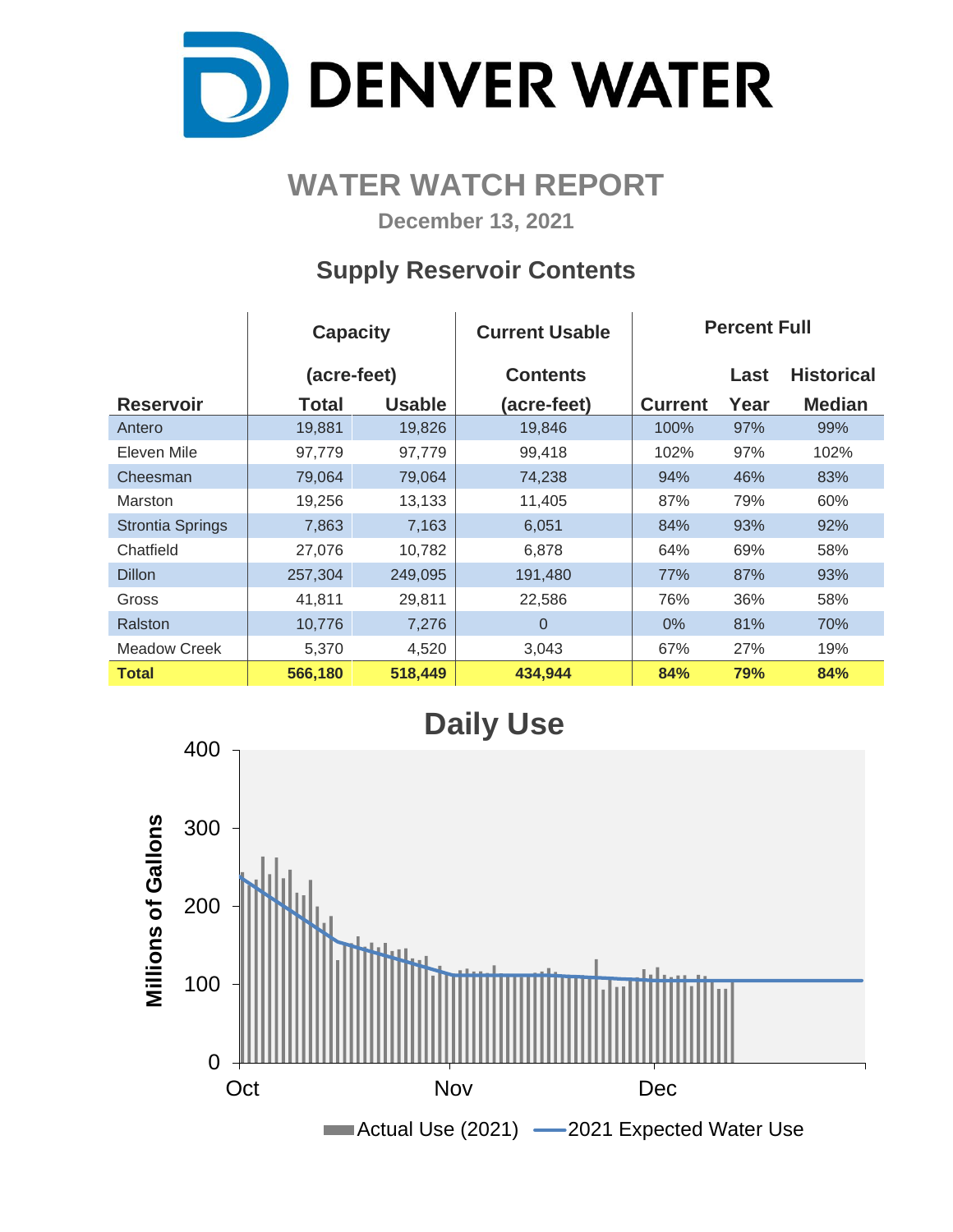# 0 100,000 200,000 300,000 400,000 500,000 Jan Feb Mar Apr May Jun Jul Aug Sep Oct Nov Dec **Acre-Feet Wet Weather Forecast Normal Weather Forecast Dry Weather Forecast 2021 Historical Median Full**

# **Supply Reservoir Contents**

Note: Denver Water forecasts seasonal reservoir storage contents under dry future weather, normal future weather and wet future weather scenarios.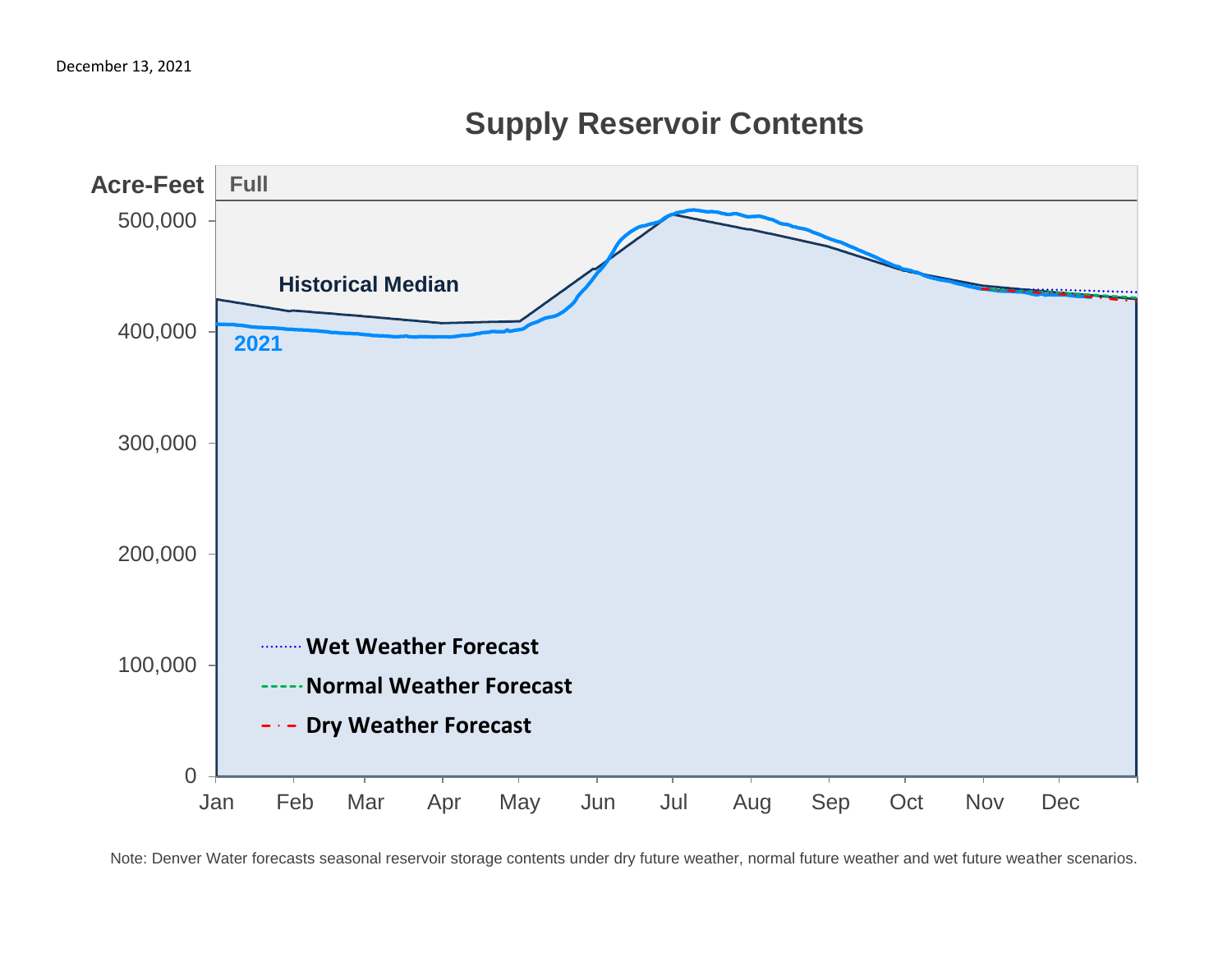

# **December Precipitation**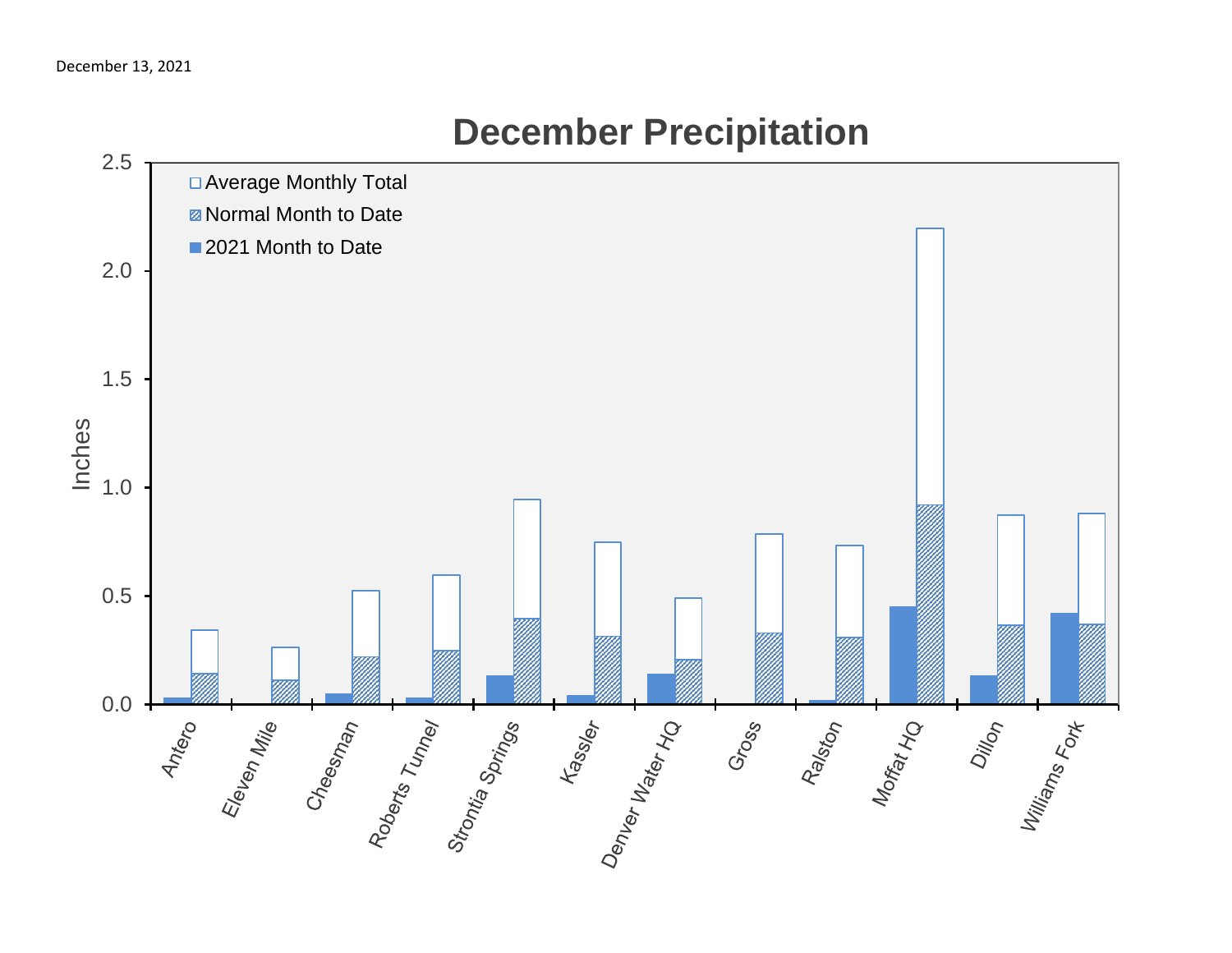

Data are from the 7 Snotel stations above Denver Water's Upper South Platte diversion

### **Snowpack: Colorado River Watershed**

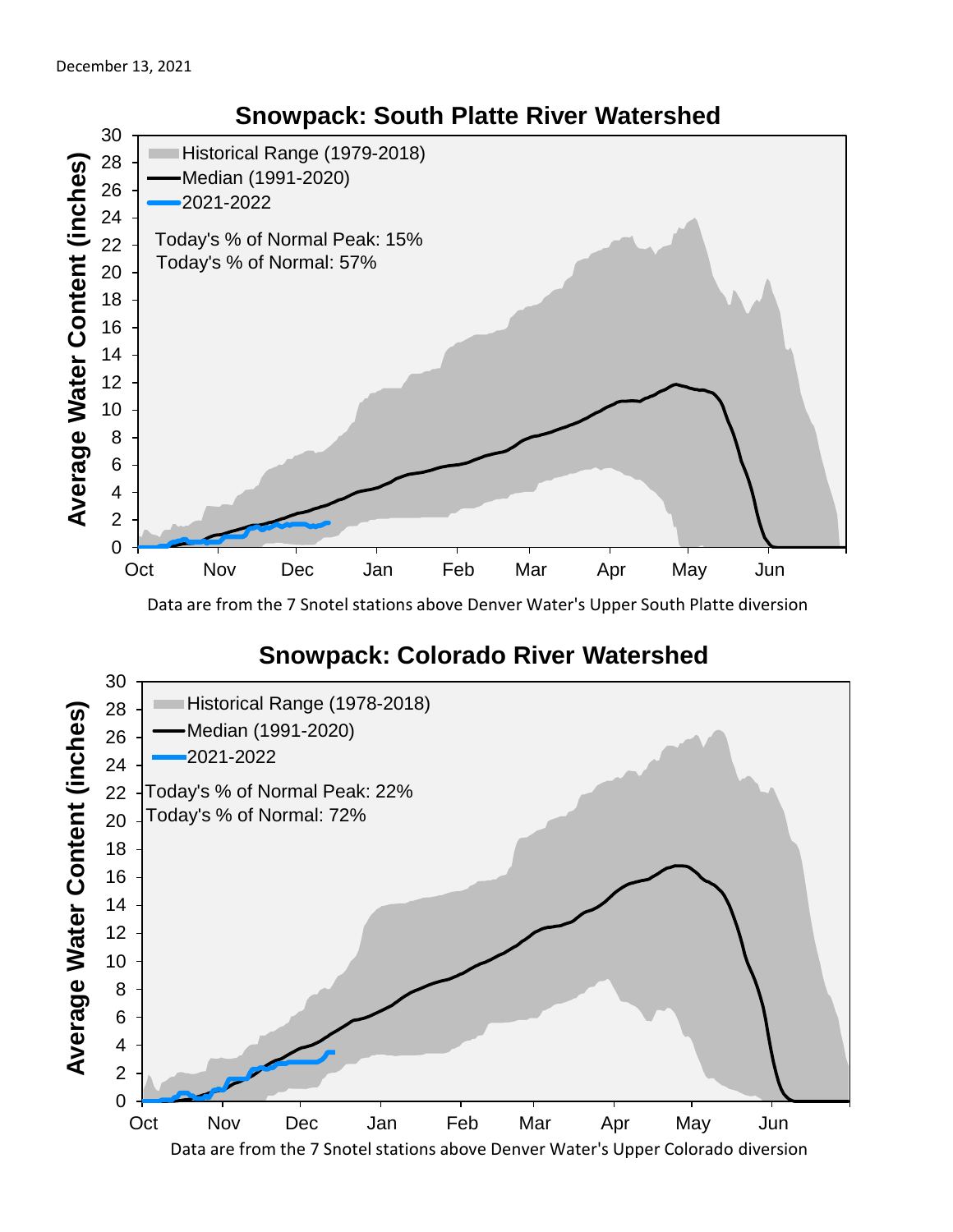

#### **Cumulative Precipitation: South Platte River Watershed**

Data are from the 7 SNOTEL stations above Denver Water's Upper South Platte diversion facilities.



Data are from the 7 SNOTEL stations above Denver Water's Upper Colorado diversion facilities.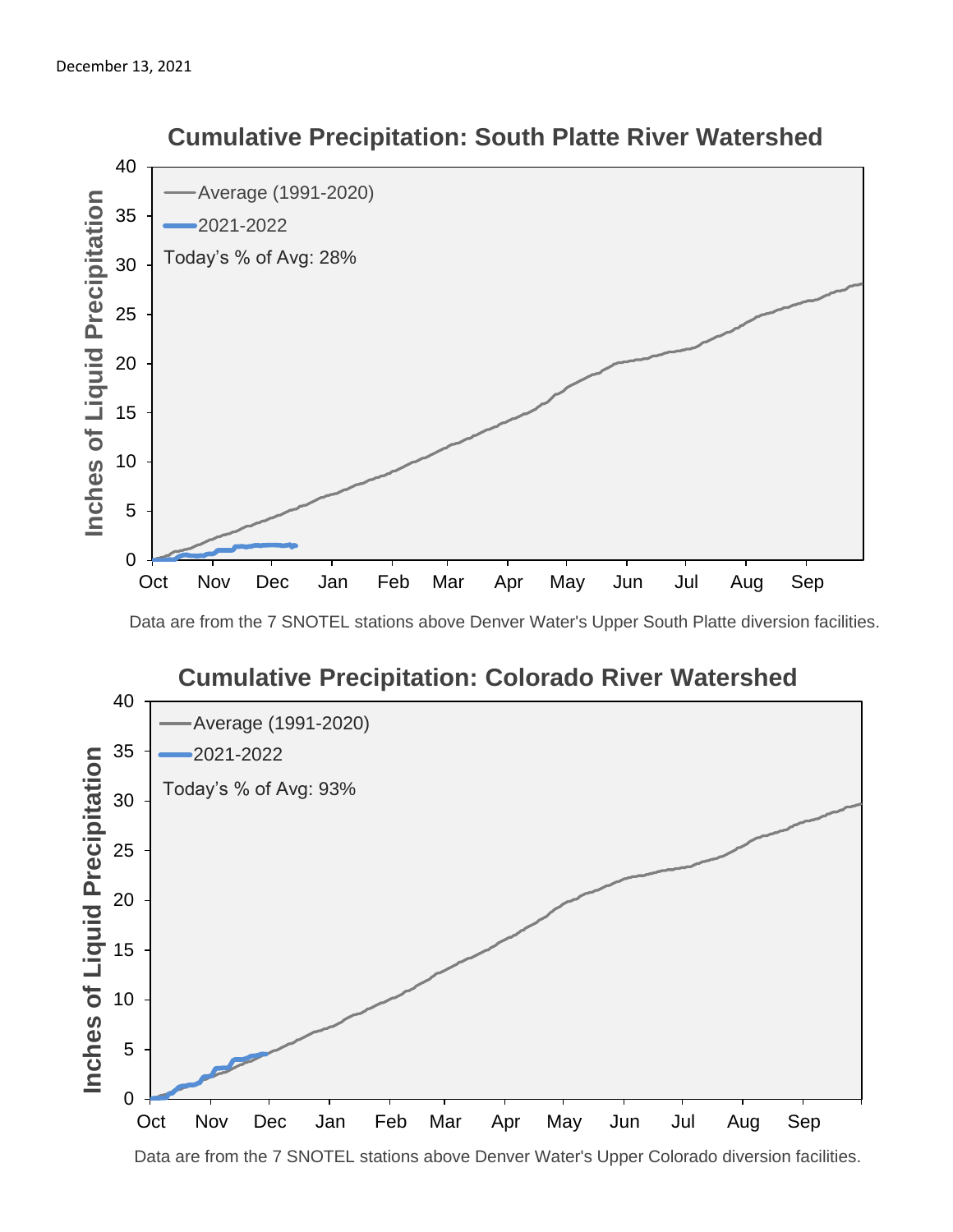#### December 13, 2021

| <b>Denver Water Use and Reservoir Contents 2021</b>   |                     |           |           |           |           |            |            |            |            |            |            |            |            |         |
|-------------------------------------------------------|---------------------|-----------|-----------|-----------|-----------|------------|------------|------------|------------|------------|------------|------------|------------|---------|
|                                                       |                     | Jan       | Feb       | Mar       | Apr       | May        | Jun        | Jul        | Aug        | Sep        | Oct        | Nov        | Dec        | YTD-Avg |
| Predicted End-of-Month Supply Reservoir               |                     |           |           |           |           |            |            |            |            |            |            |            | 427,900    |         |
| Contents (Full = 518,449 AF)                          |                     |           |           |           |           |            |            |            |            |            |            |            |            |         |
| Actual End-of-Month Supply Reservoir<br>Contents (AF) |                     | 402,356   | 397,848   | 395,709   | 401,929   | 451,143    | 505,599    | 503,679    | 484,584    | 456,539    | 438,777    | 433,731    |            |         |
| Actual % Full                                         |                     | 78%       | 77%       | 76%       | 78%       | 87%        | 98%        | 97%        | 93%        | 88%        | 85%        | 84%        |            |         |
| Historical Median % Full                              |                     | 81%       | 80%       | 79%       | 79%       | 88%        | 98%        | 95%        | 92%        | 88%        | 85%        | 84%        |            |         |
| 2021 Expected Daily Use (MG)                          |                     | 109       | 109       | 107       | 124       | 161        | 263        | 305        | 298        | 276        | 163        | 110        | 105        | 182     |
| Actual Daily Use (MG)                                 | $\mathbf{1}$        | 95        | 100       | 99        | 101       | 136        | 156        | 240        | 246        | 322        | 244        | 114        | 112        |         |
|                                                       | $\overline{2}$      | 94        | 97        | 105       | 106       | 119        | 181        | 253        | 308        | 284        | 227        | 118        | 110        |         |
|                                                       | 3                   | 103       | 101       | 107       | 110       | 110        | 203        | 263        | 286        | 302        | 234        | 120        | 112        |         |
|                                                       | $\overline{4}$      | 97        | 99        | 97        | 106       | 111        | 235        | 265        | 300        | 268        | 264        | 117        | 112        |         |
|                                                       | 5                   | 93        | 100       | 99        | 113<br>99 | 120        | 235        | 297        | 310        | 279        | 241        | 117        | 98         |         |
|                                                       | 6<br>$\overline{7}$ | 104<br>99 | 95<br>102 | 99<br>104 | 105       | 131<br>132 | 231<br>273 | 270<br>283 | 328<br>297 | 324<br>302 | 263<br>236 | 115<br>124 | 112<br>111 |         |
|                                                       | 8                   | 101       | 102       | 107       | 107       | 130        | 271        | 295        | 306        | 323        | 247        | 114        | 103        |         |
|                                                       | 9                   | 94        | 99        | 101       | 112       | 120        | 304        | 342        | 348        | 303        | 218        | 114        | 94         |         |
| D                                                     | 10                  | 96        | 104       | 100       | 112       | 111        | 292        | 294        | 320        | 334        | 214        | 111        | 95         |         |
| A                                                     | 11                  | 109       | 114       | 105       | 109       | 113        | 314        | 300        | 361        | 301        | 234        | 110        | 103        |         |
| Υ                                                     | 12                  | 98        | 101       | 95        | 110       | 126        | 296        | 339        | 321        | 292        | 200        | 112        |            |         |
|                                                       | 13                  | 104       | 100       | 96        | 97        | 131        | 290        | 299        | 332        | 325        | 179        | 115        |            |         |
| O                                                     | 14                  | 106       | 107       | 92        | 102       | 140        | 336        | 301        | 312        | 277        | 188        | 117        |            |         |
| F                                                     | 15                  | 96        | 111       | 85        | 96        | 139        | 323        | 278        | 303        | 322        | 131        | 121        |            |         |
|                                                       | 16                  | 93        | 113       | 96        | 98        | 133        | 368        | 316        | 350        | 299        | 154        | 116        |            |         |
| M                                                     | 17                  | 98        | 103       | 101       | 96        | 137        | 351        | 295        | 321        | 306        | 153        | 109        |            |         |
| O                                                     | 18                  | 100       | 110       | 102       | 100       | 127        | 356        | 302        | 331        | 285        | 161        | 112        |            |         |
| N                                                     | 19                  | 100       | 108       | 104       | 99        | 143        | 306        | 348        | 291        | 288        | 148        | 112        |            |         |
| T                                                     | 20                  | 105       | 106       | 102       | 101       | 152        | 295        | 318        | 287        | 302        | 154        | 112        |            |         |
| н                                                     | 21                  | 101       | 104       | 94        | 102       | 170        | 300        | 339        | 274        | 257        | 148        | 108        |            |         |
|                                                       | 22                  | 97        | 117       | 101       | 99        | 165        | 307        | 335        | 282        | 296        | 153        | 132        |            |         |
|                                                       | 23                  | 96        | 108       | 99        | 108       | 158        | 351        | 323        | 338        | 279        | 143        | 94         |            |         |
|                                                       | 24                  | 102       | 97        | 92        | 107       | 181        | 301        | 304        | 308        | 291        | 145        | 107        |            |         |
|                                                       | 25                  | 99        | 101       | 99        | 117       | 180        | 290        | 309        | 338        | 271        | 146        | 97         |            |         |
|                                                       | 26                  | 101       | 103       | 97        | 121       | 198        | 216        | 351        | 308        | 270        | 134        | 97         |            |         |
|                                                       | 27                  | 105       | 103       | 98        | 110       | 201        | 218        | 339        | 335        | 311        | 131        | 107        |            |         |
|                                                       | 28                  | 106       | 100       | 96        | 105       | 213        | 244        | 370        | 309        | 270        | 137        | 109        |            |         |
|                                                       | 29                  | 102       |           | 103       | 118       | 189        | 241        | 347        | 304        | 263        | 111        | 120        |            |         |
|                                                       | 30                  | 95        |           | 96        | 126       | 150        | 277        | 336        | 341        | 212        | 124        | 113        |            |         |
|                                                       | 31                  | 100       |           | 103       |           | 160        |            | 249        | 304        |            | 114        | 122        |            |         |
| <b>Monthly Average</b>                                |                     | 100       | 104       | 99        | 106       | 146        | 279        | 306        | 313        | 292        | 180        | 113        | 106        | 183     |
| % of 2021 Expected Daily Use                          |                     | 91%       | 95%       | 93%       | 86%       | 91%        | 106%       | 100%       | 105%       | 106%       | 110%       | 103%       | 101%       | 101%    |

Notes: 1) "AF" denotes acre-feet. "MG" denotes million gallons. 2) Expected Daily Use is based on historical use with normal weather conditions. 3) The predicted end-of-month supply reservoir contents figures assume normal weather after December 13<sup>th</sup>, 2021. 4) The differences between predicted and actual end-of-month supply reservoir contents are the result of normal estimation error of daily use, supply, evaporation, carriage losses and raw water deliveries. 5) Predicted supply reservoir contents last updated on December 13<sup>th</sup>, 2021. 6) Daily water figures are subject to change.